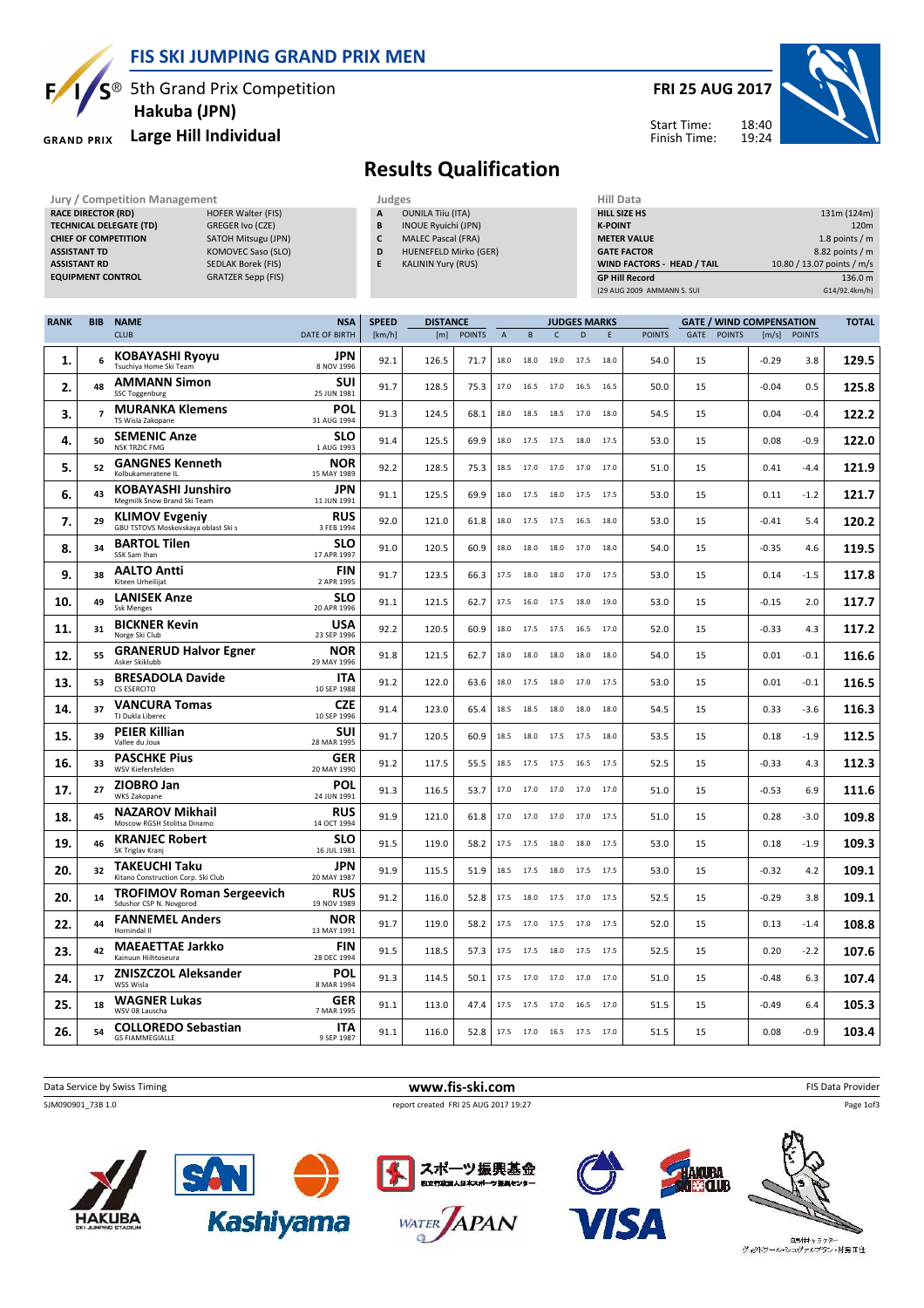FIS SKI JUMPING GRAND PRIX MEN



 $\overline{S}$ <sup>®</sup> 5th Grand Prix Competition Hakuba (JPN)

Large Hill Individual **GRAND PRIX** 

FRI 25 AUG 2017



Start Time: Finish Time:

# Results Qualification

| <b>RANK</b>          | <b>BIB</b>     | <b>NAME</b>                                                  | <b>NSA</b>                              | <b>SPEED</b> | <b>DISTANCE</b> |               |                |      |                              | <b>JUDGES MARKS</b> |      |               | <b>TOTAL</b> |               |         |               |       |
|----------------------|----------------|--------------------------------------------------------------|-----------------------------------------|--------------|-----------------|---------------|----------------|------|------------------------------|---------------------|------|---------------|--------------|---------------|---------|---------------|-------|
|                      |                | <b>CLUB</b>                                                  | <b>DATE OF BIRTH</b>                    | [km/h]       | [m]             | <b>POINTS</b> | $\overline{A}$ | B    | $\mathsf{C}$                 | D                   | E    | <b>POINTS</b> | GATE         | <b>POINTS</b> | [m/s]   | <b>POINTS</b> |       |
| 27.                  | 28             | SAKUYAMA Kento<br>Kitano Construction Corp.Ski Team          | JPN<br>3 JUL 1990                       | 91.1         | 112.5           | 46.5          | 17.0           | 16.5 | 16.0                         | 16.5                | 16.5 | 49.5          | 15           |               | $-0.44$ | 5.7           | 101.7 |
| 28.                  | 5              | <b>HARADA Yumu</b><br>Megmilk Snow Brand Ski Team            | <b>JPN</b><br>15 SEP 1990               | 91.1         | 113.5           | 48.3          | 17.0           | 17.0 | 16.5                         | 16.5                | 16.5 | 50.0          | 15           |               | $-0.22$ | 2.9           | 101.2 |
| 29.                  | 51             | <b>JUSTIN Rok</b><br>SSD Stol Zirovnica                      | SLO<br>6 APR 1993                       | 91.4         | 116.5           | 53.7          | 17.5           | 17.0 | 18.5                         | 17.5                | 17.0 | 52.0          | 15           |               | 0.44    | $-4.8$        | 100.9 |
| 30.                  | 47             | <b>DESCHWANDEN Gregor</b><br>Horw                            | SUI<br>27 FEB 1991                      | 91.3         | 115.5           | 51.9          | 17.5           | 17.0 | 17.0                         | 17.0                | 17.0 | 51.0          | 15           |               | 0.20    | $-2.2$        | 100.7 |
| 31.                  | 41             | <b>PAVLOVCIC Bor</b><br>Nd Ratece planica                    | SLO<br>27 JUN 1998                      | 91.6         | 114.5           | 50.1          | 17.5           | 17.5 | 17.5                         | 17.5                | 17.0 | 52.5          | 15           |               | 0.28    | $-3.0$        | 99.6  |
| 32.                  | 15             | <b>GLASDER Michael</b><br>Norge Ski Club                     | <b>USA</b><br>27 MAR 1989               | 91.9         | 110.5           | 42.9          | 17.0           | 17.0 | 16.5                         | 16.5                | 17.0 | 50.5          | 15           |               | $-0.29$ | 3.8           | 97.2  |
| 33.                  | 30             | <b>TKACHENKO Sergey</b><br>Ski Club VKO                      | KAZ<br>8 JUN 1999                       | 91.8         | 108.5           | 39.3          | 16.5           | 16.0 | 16.5                         | 16.0                | 16.5 | 49.0          | 15           |               | $-0.51$ | 6.7           | 95.0  |
| 34.                  | 3              | <b>ITO Kenshiro</b><br>Megmilk Snow Brand Ski Team           | JPN<br>8 JAN 1990                       | 91.5         | 109.0           | 40.2          | 17.0           | 16.5 | 17.0                         | 16.5                | 16.5 | 50.0          | 15           |               | $-0.29$ | 3.8           | 94.0  |
| 35.                  | 21             | <b>ITO Daiki</b><br>Megmilk Snow Brand Ski Team              | <b>JPN</b><br>27 DEC 1985               | 91.6         | 108.0           | 38.4          | 17.5           | 16.5 | 17.0                         | 16.0                | 16.0 | 49.5          | 15           |               | $-0.42$ | 5.5           | 93.4  |
| 36.                  | 11             | <b>KARLEN Gabriel</b><br>Gstaad                              | SUI<br>10 MAR 1994                      | 90.8         | 111.0           | 43.8          | 17.0           | 16.5 | 16.5                         | 16.0                | 16.5 | 49.5          | 15           |               | 0.04    | $-0.4$        | 92.9  |
| 37.                  | 12             | <b>KOZISEK Cestmir</b><br><b>LSK Lomnice nad Popelkou</b>    | <b>CZE</b><br>9 NOV 1991                | 91.4         | 110.5           | 42.9          | 17.5           | 17.0 | 16.5                         | 16.0                | 16.0 | 49.5          | 15           |               | $-0.01$ | 0.1           | 92.5  |
| 38.                  | $\mathbf{1}$   | <b>IWASA Yuken</b><br>Sapporo Nihon Univ. High School        | <b>JPN</b><br>2 JUL 1999                | 91.2         | 107.0           | 36.6          | 16.5           | 16.5 | 16.5                         | 16.0                | 16.0 | 49.0          | 15           |               | $-0.37$ | 4.8           | 90.4  |
| 39.                  | $\overline{2}$ | <b>TOCHIMOTO Shohei</b><br>Megmilk Snow Brand Ski Team       | <b>JPN</b><br>21 DEC 1989               | 91.1         | 108.5           | 39.3          | 16.5           | 16.0 | 16.5                         | 15.5                | 16.0 | 48.5          | 15           |               | $-0.18$ | 2.4           | 90.2  |
| 40.                  | 26             | <b>KASAI Noriaki</b><br>Tsuchiya Home Ski Team               | JPN<br>6 JUN 1972                       | 91.6         | 107.5           | 37.5          | 17.5           | 16.0 | 16.5                         | 16.0                | 16.5 | 49.0          | 15           |               | $-0.27$ | 3.5           | 90.0  |
| 41.                  | 9              | <b>MAURER Joshua</b><br>Altius Nordic Ski Club               | <b>CAN</b><br>20 SEP 1996               | 91.4         | 110.0           | 42.0          | 17.5           | 16.5 | 16.0                         | 16.5                | 16.0 | 49.0          | 15           |               | 0.10    | $-1.1$        | 89.9  |
| 42.                  | 40             | <b>ROMASHOV Alexey</b><br>Saint-Petersburg KOR1              | <b>RUS</b><br>29 APR 1992               | 91.4         | 109.5           | 41.1          | 16.0           | 16.5 | 16.5                         | 16.5                | 16.5 | 49.5          | 15           |               | 0.10    | $-1.1$        | 89.5  |
| 43.                  | 19             | <b>STURSA Vojtech</b><br>Dukla Liberec                       | <b>CZE</b><br>3 AUG 1995                | 91.4         | 106.0           | 34.8          | 16.0           | 16.0 | 16.5                         | 15.5                | 16.0 | 48.0          | 15           |               | $-0.48$ | 6.3           | 89.1  |
| 44.                  | 8              | <b>JANDA Jakub</b><br>Dukla Liberec                          | <b>CZE</b><br>27 APR 1978               | 90.8         | 109.5           | 41.1          | 16.5           | 16.5 | 16.0                         | 16.0                | 16.5 | 49.0          | 15           |               | 0.23    | $-2.5$        | 87.6  |
| 45.                  | 36             | <b>BOYD-CLOWES Mackenzie</b><br>Altius Nordic Ski Club       | CAN<br>13 JUL 1991                      | 91.7         | 107.5           | 37.5          | 17.0           | 16.5 | 17.5                         | 16.5                | 16.0 | 50.0          | 15           |               | 0.14    | $-1.5$        | 86.0  |
| 46.                  | 23             | <b>TEPES Jurij</b><br>SD Dolomiti                            | <b>SLO</b><br>14 FEB 1989               | 91.8         | 102.0           | 27.6          | 16.5           | 16.0 | 16.5                         | 16.5                | 16.0 | 49.0          | 15           |               | $-0.42$ | 5.5           | 82.1  |
| 47.                  | 16             | <b>IPCIOGLU Fatih Arda</b><br>Tuerkiye Kayak Federasyonu     | <b>TUR</b><br>28 SEP 1997               | 91.4         | 104.0           | 31.2          | 16.5           | 16.0 | 16.5                         | 16.0                | 16.0 | 48.5          | 15           |               | $-0.15$ | 2.0           | 81.7  |
| 48.                  | 22             | <b>MIETUS Krzysztof</b><br>AZS ZAKOPANE                      | POL<br>8 MAR 1991                       | 91.4         | 100.0           | 24.0          | 16.0           | 15.5 | 15.5                         | 15.5                | 16.0 | 47.0          | 15           |               | $-0.60$ | 7.8           | 78.8  |
| 49.                  | 24             | <b>ZHAPAROV Marat</b><br>Ski Club VKO                        | KAZ<br>25 AUG 1985                      | 91.5         | 101.5           | 26.7          | 16.0           | 15.5 | 15.5                         | 15.5                | 15.5 | 46.5          | 15           |               | $-0.40$ | 5.2           | 78.4  |
| 50.                  | 10             | <b>LARSON Casey</b><br>Norge Ski Club                        | <b>USA</b><br>16 DEC 1998               | 91.3         | 100.5           | 24.9          |                |      | 16.0 15.5 15.5 15.5          |                     | 15.5 | 46.5          | 15           |               | $-0.17$ | 2.2           | 73.6  |
|                      |                |                                                              |                                         |              |                 |               |                |      |                              |                     |      |               |              |               |         |               |       |
| Not Qualified<br>51. | 25             | <b>CHOI Heung-Chul</b><br>High1 Resort                       | <b>KOR</b>                              | 91.1         | 97.0            | 18.6          |                |      | 16.0 15.5 15.5 15.5 15.5     |                     |      | 46.5          | 15           |               | $-0.54$ | 7.1           | 72.2  |
| 52.                  | 35             | <b>HLAVA Lukas</b><br>Dukla Liberec                          | 3 DEC 1981<br><b>CZE</b><br>10 SEP 1984 | 90.8         | 96.0            | 16.8          |                |      | 16.5 16.0 15.5 16.5 16.5     |                     |      | 49.0          | 15           |               | $-0.25$ | 3.3           | 69.1  |
| 53.                  | 20             | <b>CHOI Seou</b><br>High1 Resort                             | KOR<br>3 DEC 1982                       | 90.9         | 94.5            | 14.1          |                |      | 16.0  14.5  15.5  15.5  15.5 |                     |      | 46.5          | 15           |               | $-0.55$ | 7.2           | 67.8  |
| 54.                  | 13             | <b>CINTIMAR Muhammet Irfan</b><br>Tuerkiye Kayak Federasyonu | TUR<br>16 JUL 1997                      | 91.1         | 93.5            | 12.3          | 16.0           |      | 15.5 15.5 15.5               |                     | 15.5 | 46.5          | 15           |               | 0.10    | $-1.1$        | 57.7  |
|                      |                |                                                              |                                         |              |                 |               |                |      |                              |                     |      |               |              |               |         |               |       |
| <b>Disqualified</b>  |                |                                                              |                                         |              |                 |               |                |      |                              |                     |      |               |              |               |         |               |       |

4 ITO Masamitsu JPN SCE 4

Data Service by Swiss Timing **EXECUTE:** The Service by Swiss Timing FIS Data Provider SJM090901\_73B 1.0 report created FRI 25 AUG 2017 19:27

Page 2of3



**Kashiyama**